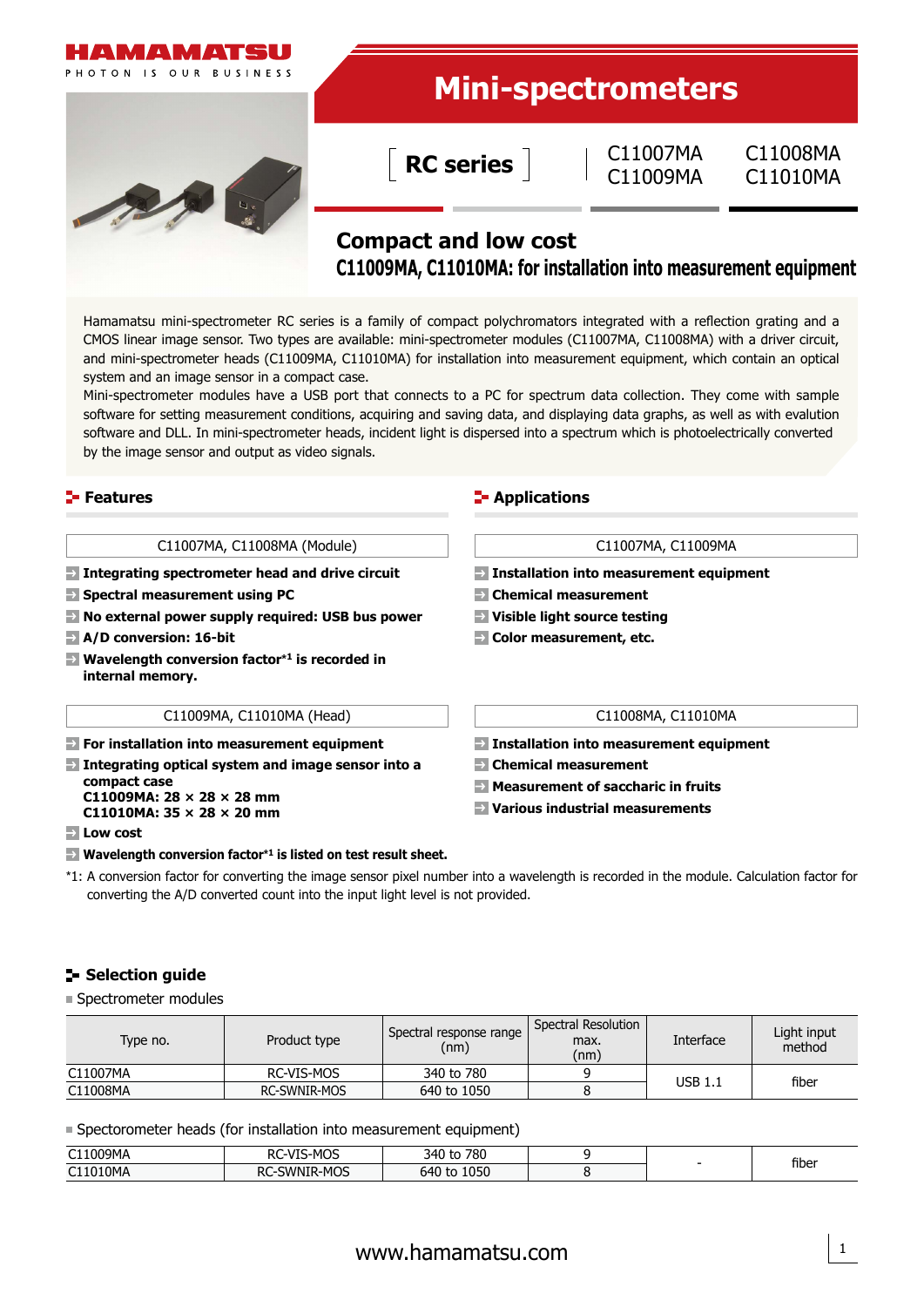# **Structure of C11009MA, C11010MA**

The C11009MA, C11010MA are offered in small size, low-cost units achieved by integrating optical components into a glass body. The reflective grating mounted on the glass body is a plastic-molded replica grating.



#### **Optical characteristics**

| Parameter                             |  | RC-VIS-MOS                                                                                |            | <b>RC-SWNIR-MOS</b>  |  |       |
|---------------------------------------|--|-------------------------------------------------------------------------------------------|------------|----------------------|--|-------|
|                                       |  | C11009MA<br>C11007MA                                                                      |            | C11010MA<br>C11008MA |  | Unit  |
|                                       |  | (Spectrometer module)   (Spectrometer head)   (Spectrometer module)   (Spectrometer head) |            |                      |  |       |
| Spectral response range               |  | 340 to 780                                                                                |            | 640 to 1050          |  | nm    |
| Typ.<br>Spectral resolution           |  |                                                                                           |            | 6.5                  |  | nm    |
| (Spectral response half width)*2 Max. |  |                                                                                           |            | 8                    |  |       |
| Wavelength reproducibility*3          |  | $-0.5$ to $+0.5$                                                                          |            |                      |  |       |
| Wavelength temperature dependence     |  | $-0.05$ to $+0.05$                                                                        |            |                      |  | nm/°C |
| Spectral stray light*2*4              |  |                                                                                           | $-30$ max. |                      |  | dB    |

\*2: Depends on the slit opening. Values were measured with the slit listed in the table "= Structure".

\*3: Measured under constant light input conditions

\*4: When monochromatic light of λ=550 nm (C11007MA, C11009MA) or λ=850 nm (C11008MA, C11010MA) is input, spectral stray light is defined as the ratio of the count measured at the input wavelength, to the count measured at a wavelength 40 nm longer or shorter than the input wavelength.

### **E** Electrical characteristics

| Parameter          | C11007MA<br>(Spectrometer module) | C11009MA<br>(Spectrometer head) | C11008MA<br>(Spectrometer module) | C11010MA<br>(Spectrometer head) | Unit |
|--------------------|-----------------------------------|---------------------------------|-----------------------------------|---------------------------------|------|
| A/D conversion     |                                   |                                 | Ιb                                |                                 | bits |
| Integration time   | 5 to 10000                        | $\overline{\phantom{a}}$        | 5 to 10000                        | $\overline{\phantom{a}}$        | ms   |
| Interface          | $USB$ 1.1                         | $\overline{\phantom{a}}$        | <b>USB 1.1</b>                    |                                 |      |
| Power consumption  |                                   | 15                              |                                   | 25                              | mW   |
| Output impedance*5 |                                   |                                 |                                   |                                 | kΩ   |

\*5: An increase in the current consumption at the video output terminal also increases the chip temperature and so causes the dark current to rise. To avoid this, connect a buffer amplifier for impedance conversion to the video output terminal so that the current flow is minimized. As the buffer amplifier, use a JFET or CMOS input operational amplifier of optical input impedance.

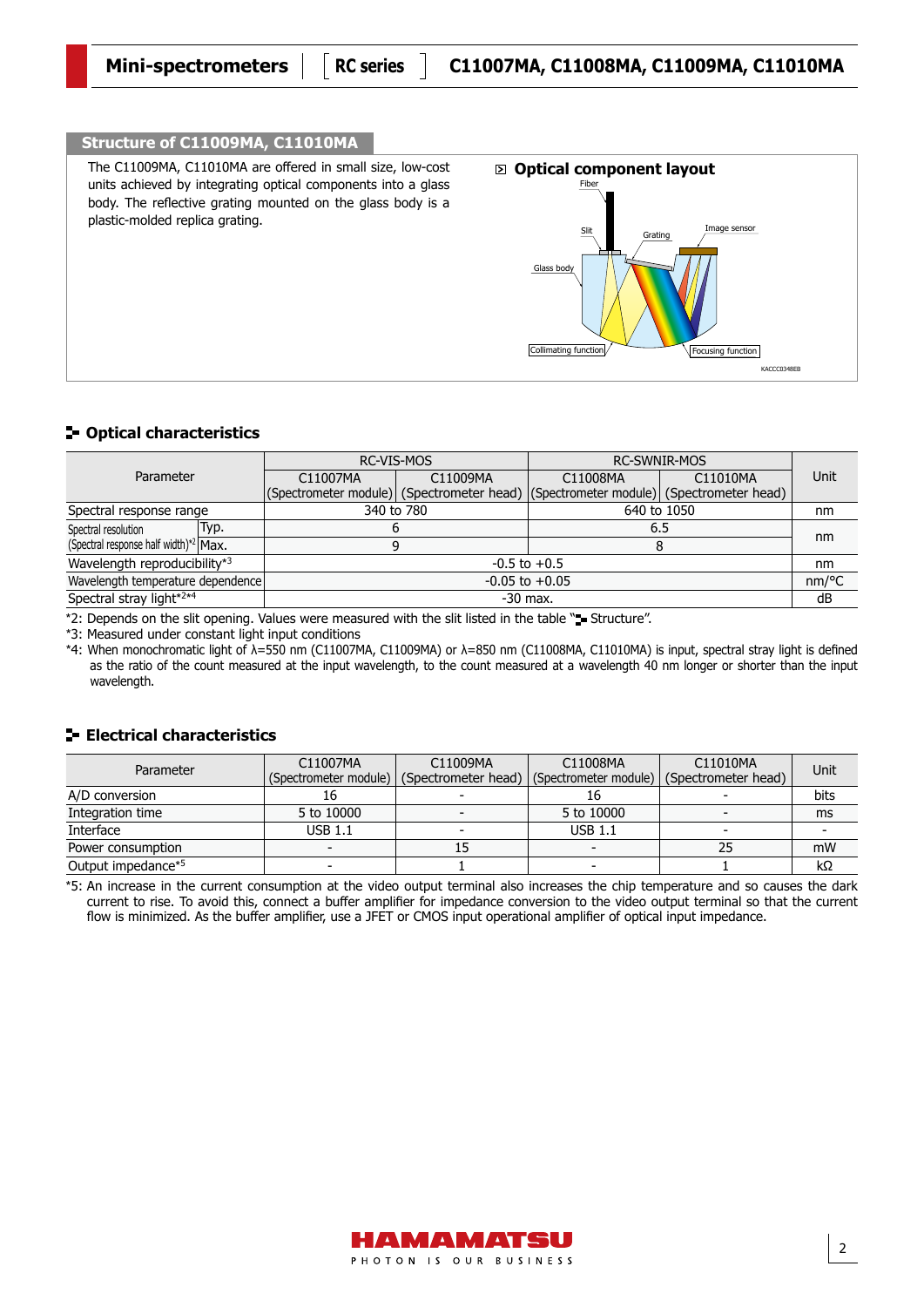### **Structure**

| Parameter                            | C11007MA<br>(Spectrometer module)        | C11009MA<br>(Spectrometer head) | C11008MA                                           | C11010MA<br>(Spectrometer module)   (Spectrometer head) | Unit   |  |
|--------------------------------------|------------------------------------------|---------------------------------|----------------------------------------------------|---------------------------------------------------------|--------|--|
| Dimensions (W $\times$ D $\times$ H) | $55 \times 100 \times 48$                | $28 \times 28 \times 28$        | $55 \times 100 \times 48$                          | $35 \times 28 \times 20$                                | mm     |  |
| Weight                               | 180                                      | 52                              | 168                                                | 45                                                      | g      |  |
| Built-in head                        | C11009MA                                 |                                 | C11010MA                                           |                                                         |        |  |
| Image sensor                         | CMOS linear image sensor<br>(S8378-256N) |                                 | Infrared enhanced type<br>CMOS linear image sensor |                                                         |        |  |
| Number of pixels                     |                                          |                                 | 256                                                |                                                         | pixels |  |
| Slit <sup>*6</sup> (H $\times$ V)    |                                          | $70 \times 550$                 | $70 \times 2500$                                   | μm                                                      |        |  |
| $NA*7$                               | 0.22                                     |                                 |                                                    |                                                         |        |  |
| Fiber core diameter                  | 600                                      |                                 |                                                    |                                                         | μm     |  |
| Optical fiber connector              |                                          | <b>SMA905D</b>                  |                                                    |                                                         |        |  |

\*6: Entrance slit aperture size of the incorporated image sensor

\*7: Numeric aperture (solid angle)

## **Absolute maximum ratings**

| Parameter               | C11007MA<br>C11009MA<br>C11008MA<br>C11010MA<br>(Spectrometer module)   (Spectrometer head)   (Spectrometer module)   (Spectrometer head) |  |  |  |  |  |
|-------------------------|-------------------------------------------------------------------------------------------------------------------------------------------|--|--|--|--|--|
| Operating temperature*8 | $+5$ to $+40$                                                                                                                             |  |  |  |  |  |
| Storage temperature*8   | $-20$ to $+70$                                                                                                                            |  |  |  |  |  |

\*8: No dew condensation

When there is a temperature difference between a product and the surrounding area in high humidity environment, dew condensation may occur on the product surface. Dew condensation on the product may cause deterioration in characteristics and reliability.

Note: Exceeding the absolute maximum ratings even momentarily may cause a drop in product quality. Always be sure to use the product within the absolute maximum ratings.



### **F** Spectral resolution vs. wavelength (typical example)



3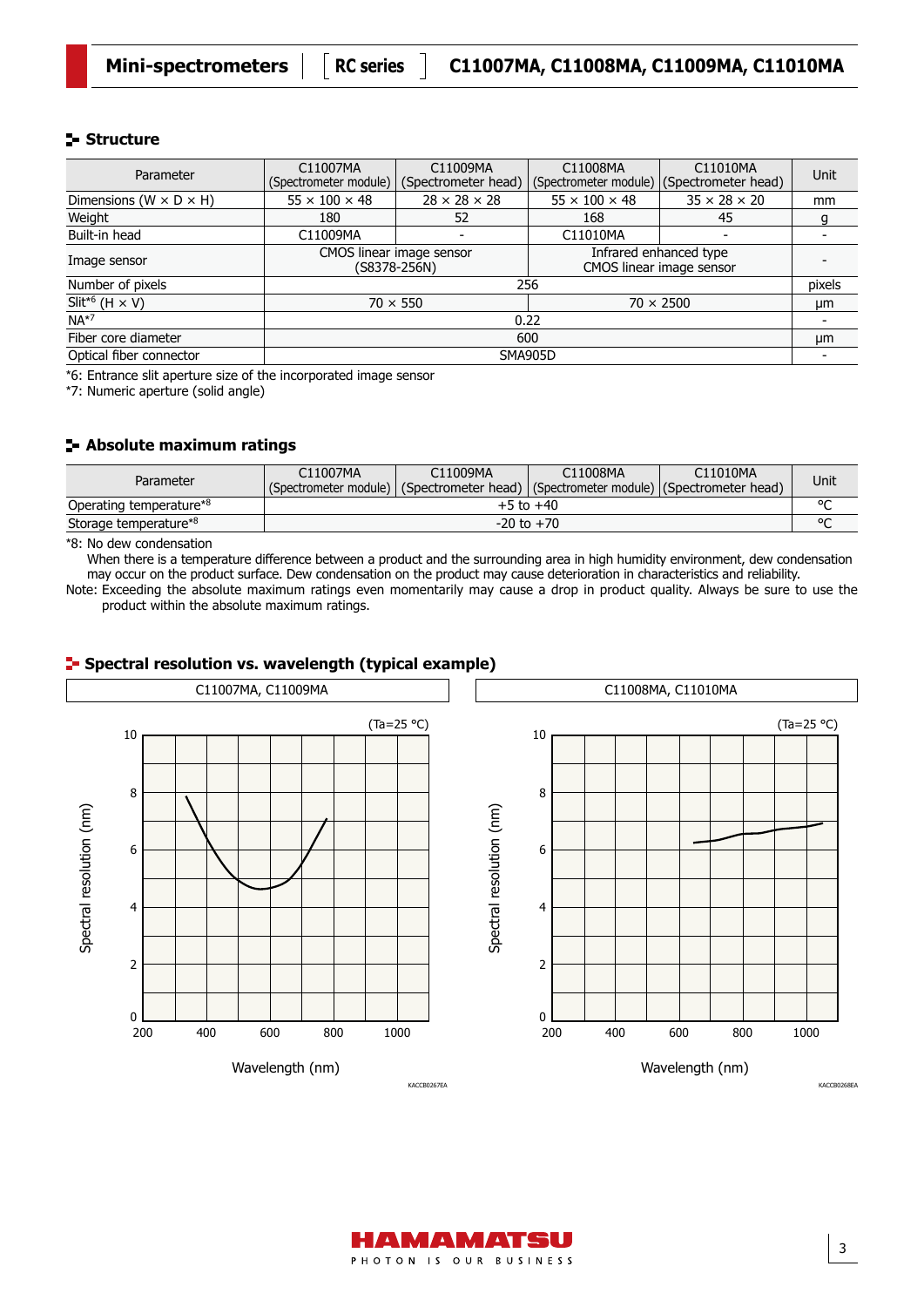# **Linearity (typical example)**



typical example contains a measurement error. The smaller the A/D output, the larger the measurement error.

# **P**- Dark output vs. ambient temperature (typical example)



A/D output is the sum of the sensor and circuit offset outputs and the sensor dark output.

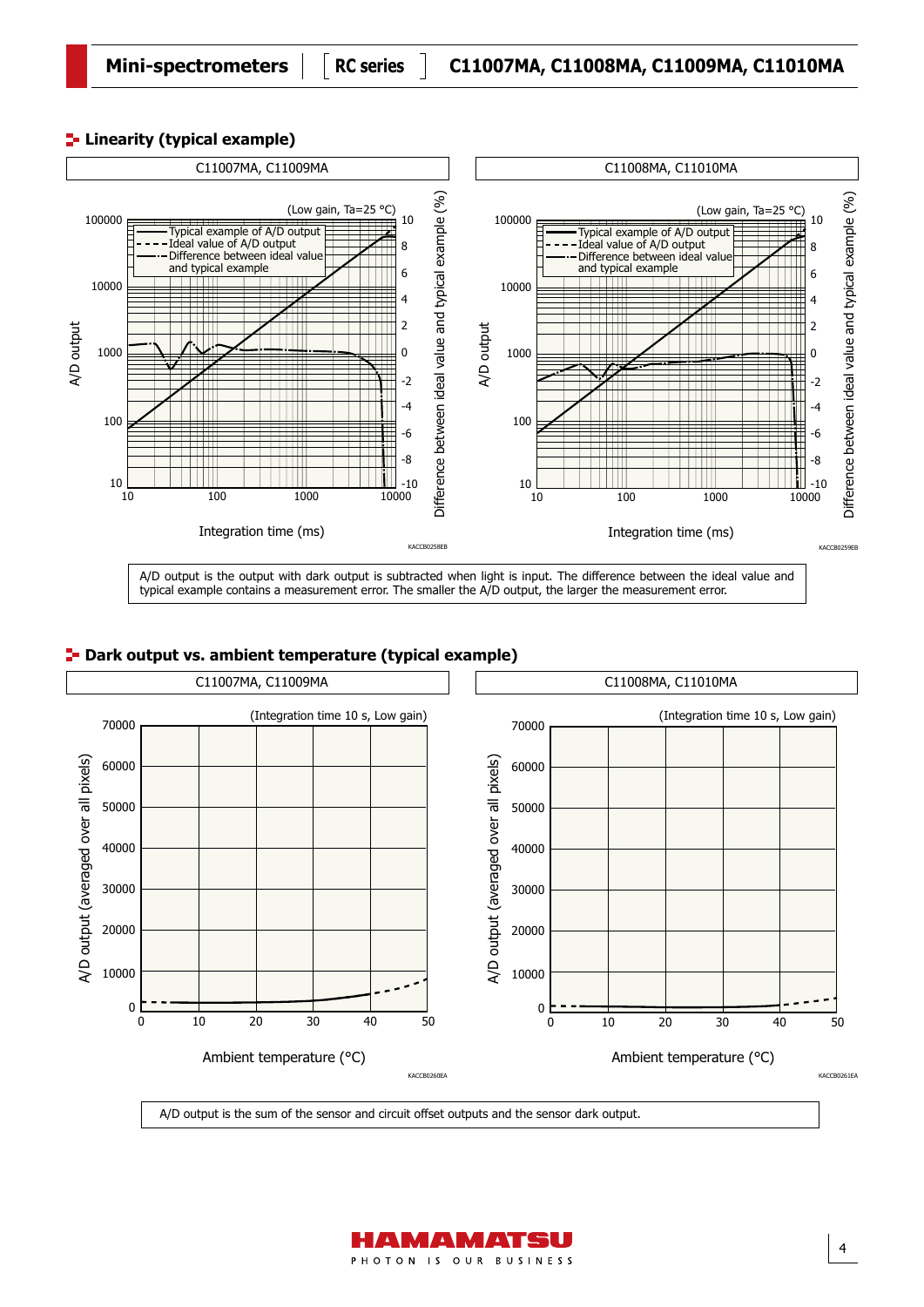# **<sup>1</sup>** Dimensional outlines (unit: mm)



Tolerance unless otherwise noted: ±0.5 Weight: 180 g

KACCA0240EB

KACCA0241EB

5



Tolerance unless otherwise noted: ±0.5 Weight: 52 g

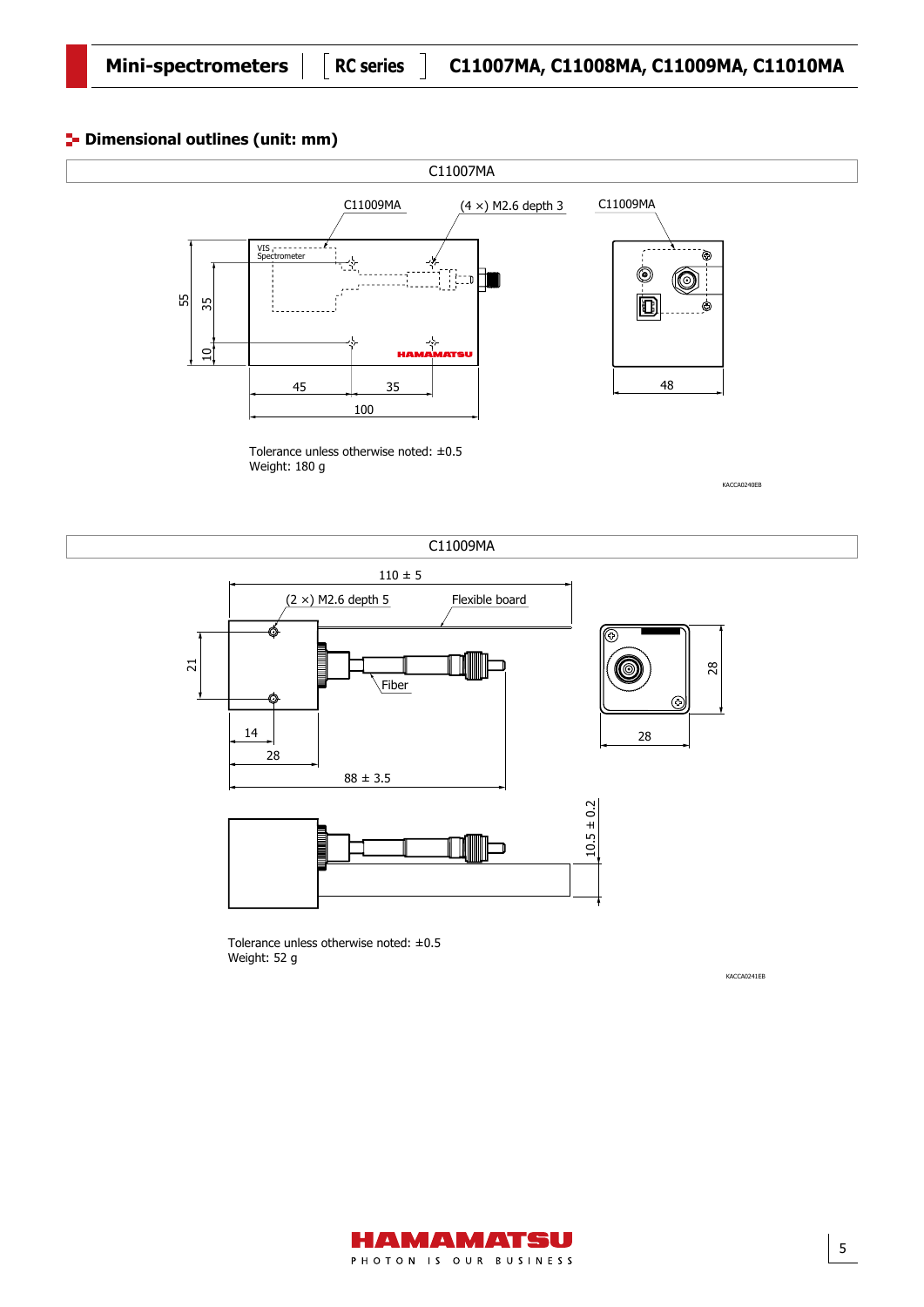

Tolerance unless otherwise noted: ±0.5 Weight: 168 g

KACCA0242EB





Tolerance unless otherwise noted: ±0.5 Weight: 45 g

KACCA0243EB

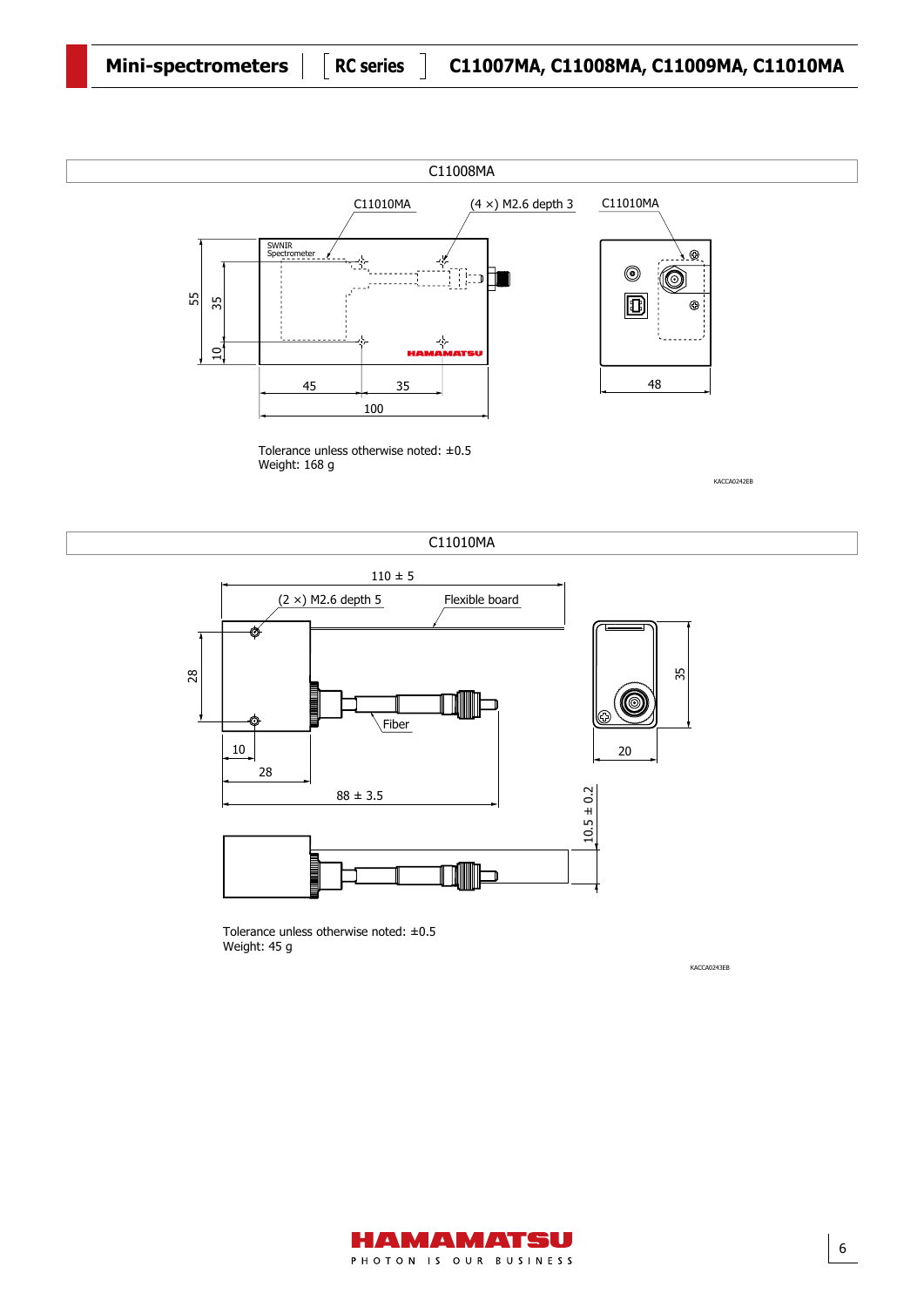#### **Connection example (transmission light measurement) Light input method**

Light to be measured is guided into the entrance port of RC series through an optical fiber and the spectrum measured with the built-in image sensor is output through the USB port to a PC for data acquisition.

There are no moving parts inside the unit so stable measurement are obtained at all times. An optical fiber that guides light input from external sources allows a flexible measurement setup.



For mini-spectrometer head (C11009MA, C11010MA), an SMA connector is attached with the other end of the optical fiber. Light can be easily guided by hooking up this connector to the SMA receptacle of an external unit. If the optical fiber connected to mini-spectrometer RC series is shorter than needed, an optical fiber of the desired length can be added by connecting a relay unit.



#### **Optical fibers for light input (A15362-01, A15363-01)**

As options for use with mini-spectrometers (C11007MA, C11008MA), Hamamatsu provides optical fibers for UV/visible range (UV resistant) and for visible/near infrared range (core diameter 600 µm, sold separately). The mini-spectrometers (C11009MA, C11010MA) integrate an optical fiber.

| Type no.  | Product name                                         | Applicable mini-spectrometer | Core diamater (um) | Specification                                   |
|-----------|------------------------------------------------------|------------------------------|--------------------|-------------------------------------------------|
| A15362-01 | Fiber for UV/visible range<br>(resistance to UV)     | C11007MA                     | 600                | NA=0.22, length 1.5 m,<br>connectorized SMA905D |
| A15363-01 | Fiber for visible/near<br>C11008MA<br>infrared range |                              |                    | at both ends                                    |

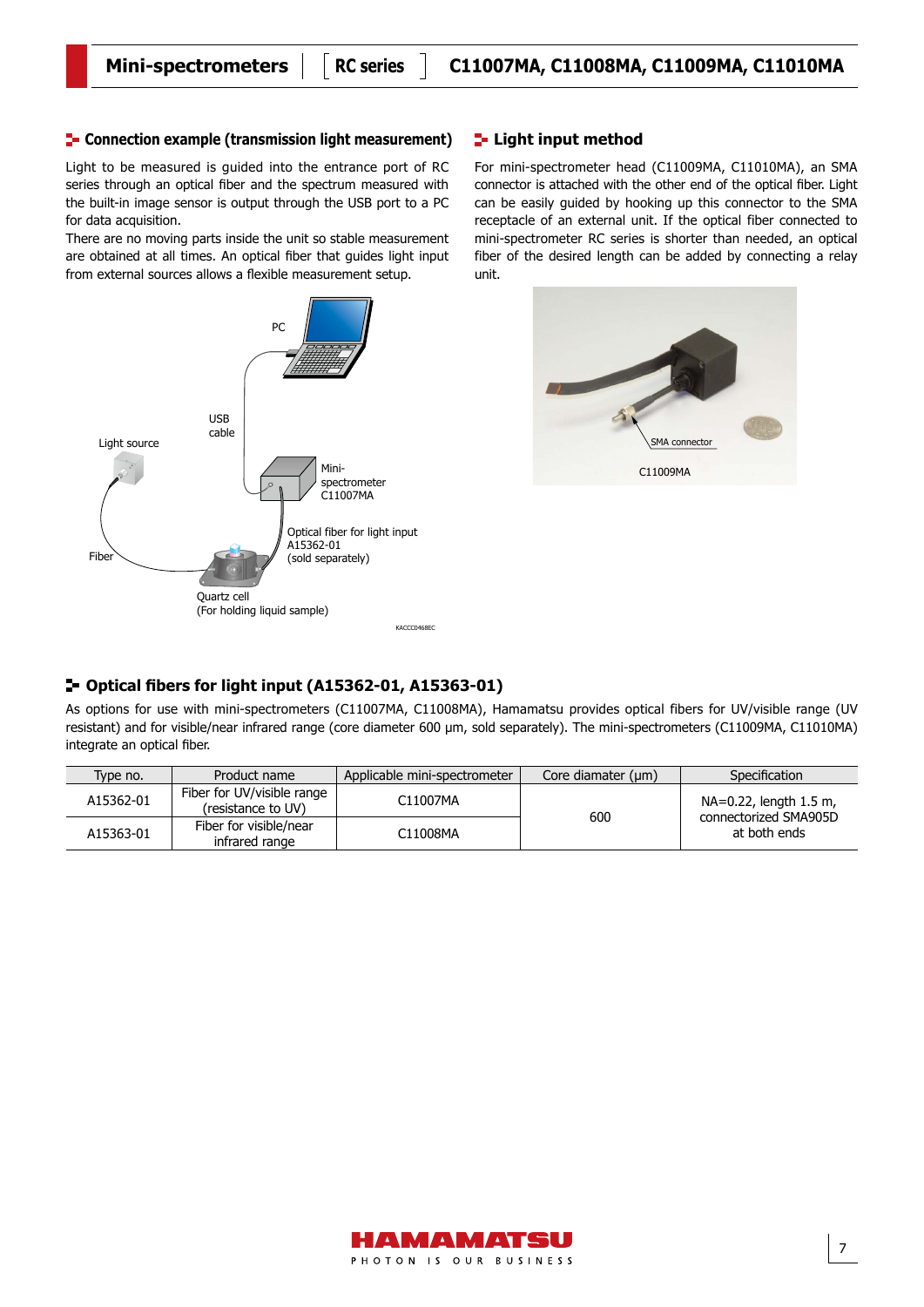# **E-** Electrical connections with an external circuit (C11009MA, C11010MA)

The flexible printed circuit board protruding from the mini-spectrometer is used make electrical connections to an external circuit.

· Mating connectors:

FH12-20S-0.5SV vertical type (made by HIROSE electric) FH12-52745-2090 horizontal type (made by MOLEX)



| ŗ |  |  |
|---|--|--|
|   |  |  |

KACCC0261EB

| Pin no.        | <b>Terminal</b> | I/O                      | Discription                        | Pin no.        | Terminal    | I/O                      | Discription                          |
|----------------|-----------------|--------------------------|------------------------------------|----------------|-------------|--------------------------|--------------------------------------|
|                | name            |                          |                                    |                | name        |                          |                                      |
| $\odot$        | NC.             |                          | No connection                      | $^{\circledR}$ | <b>NC</b>   | $\overline{\phantom{a}}$ | lNo connection                       |
| $^{\circledR}$ | NC.             | $\overline{\phantom{a}}$ | No connection                      | $^{\circledR}$ | <b>GAIN</b> |                          | Image sensor: gain setting           |
| $\circledcirc$ | NC.             |                          | No connection                      |                | A.GND       | $\overline{\phantom{0}}$ | Analog GND                           |
| $\circledcirc$ | <b>EOS</b>      | O                        | EOS (end of scan) signal           | $^{\circledR}$ | A.GND       | $\overline{\phantom{a}}$ | Analog GND                           |
| $\circledS$    | A.GND           | $\overline{\phantom{0}}$ | Analog GND                         | $^\circledR$   | ST          |                          | Sensor scan start signal             |
| $^{\circ}$     | A.GND           | Ξ.                       | Analog GND                         | $^{\circledR}$ | <b>CLK</b>  |                          | Sensor scan sync signal              |
| $\circledcirc$ | VIDEO           | O                        | Video signal output                | $^{\circledR}$ | <b>SDA</b>  | O                        | Thermosensor output signal           |
| $^{\circledR}$ | A.GND           | $\sim$                   | Analog GND                         | $^{\circledR}$ | <b>SCL</b>  |                          | Thermosensor driver signal           |
| $^\circledR$   | A.GND           | Ξ.                       | Analog GND                         | $^{\circledR}$ | D.GND       | $\overline{\phantom{a}}$ | Thermosensor digital GND             |
| $^{\circledR}$ | $+5V$           |                          | Power supply of image sensor: +5 V | ◎              | <b>VCC</b>  |                          | Power supply of thermosensor: +3.3 V |
|                |                 |                          |                                    |                |             |                          |                                      |

Note:

· Pins 4 to 10 and 12 to 16 are connected to the image sensor.

For information on drive specifications, refer to "CMOS linear image sensor S8377/S8378 series" datasheet.

· Pins 17 to 20 are connected to the internal thermosensor (DALLAS DS1775R).

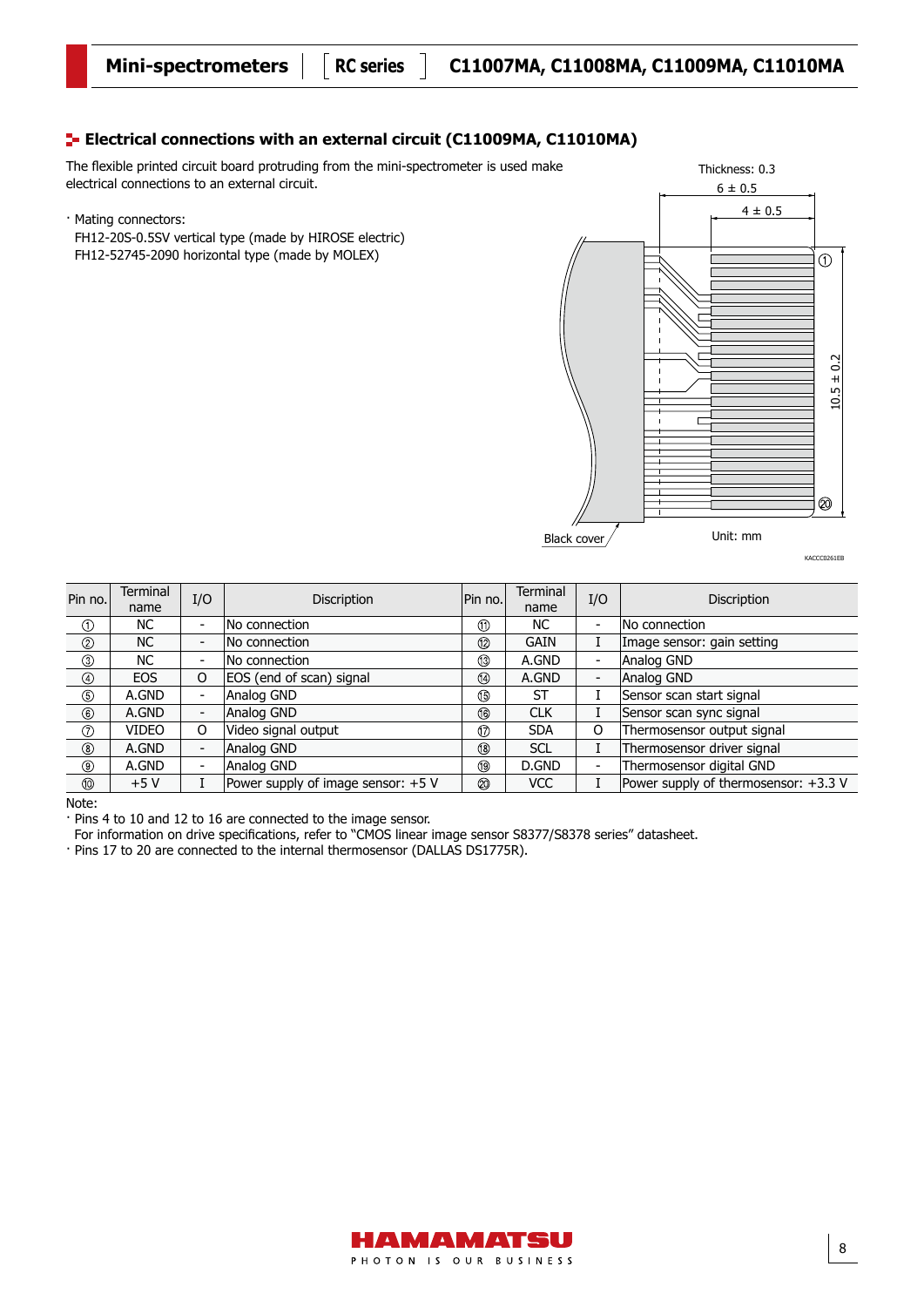### **Procautions (C11009MA, C11010MA)**

- · Avoid excessive or repeated bending and stretching of the flexible board, which may cause an open-circuit fault. Do not bend the flexible board to the point where folds or creases occur.
- · Avoid pulling, twisting or excessive bending of the optical fiber, which may damage the optical components in the mini-spectrometer or the optical fiber itself. To prevent applying stress to the optical fiber, provide slotted mounting holes in the equipment enclosure where the head-type mini-spectrometer is to be installed. Make sure these slotted holes are aligned along the same direction as the optical fiber. When installing the mini-spectrometer, first clamp the optical fiber SMA connector and then use the slotted holes to secure the mini-spectrometer at a position where the optical fiber is free from stress.

### **Evaluation software (C11007MA, C11008MA)**

Installing the evaluation software package (RCEvaluation.exe)\*9 into your

PC allows running

- the following basic tasks:
- · Measurement data acquisition and save
- · Measurement condition setup
- · Module information acquisition (wavelength conversion factor, polychromator type, etc)
- · Graphic display
- · Arithmetic operation
	- Pixel number to wavelength conversion
	- Comparison calculation with reference data (transmittance, reflectance) Dark subtraction
- Gaussian approximation (peak position and count, FWHM)

#### Note:

- · This product cannot operate with the software that comes with the mini-spectrometer TM or TG series.
- · The external trigger input function does not work with the evaluation software. If using an external trigger input or designing original application software, the user software must be configured to support that function.

\*9: Compatible OS: Microsoft Windows 8.1 Professional (32-bit, 64-bit) Microsoft Windows 10 Professional (32-bit, 64-bit)

DLL for controlling hardware is also provided.

You can develop your own measurement programs by using a following software development environment.

Microsoft Visual Studio® 2008 (SP1) Visual C++®

Microsoft Visual Studio 2008 (SP1) Visual Basic®

Note: Microsoft, Windows, Visual Studio, Visual C++ and Visual Basic are either registerd trademarks or trademarks of Microsoft Corporation in the United States and other countries.